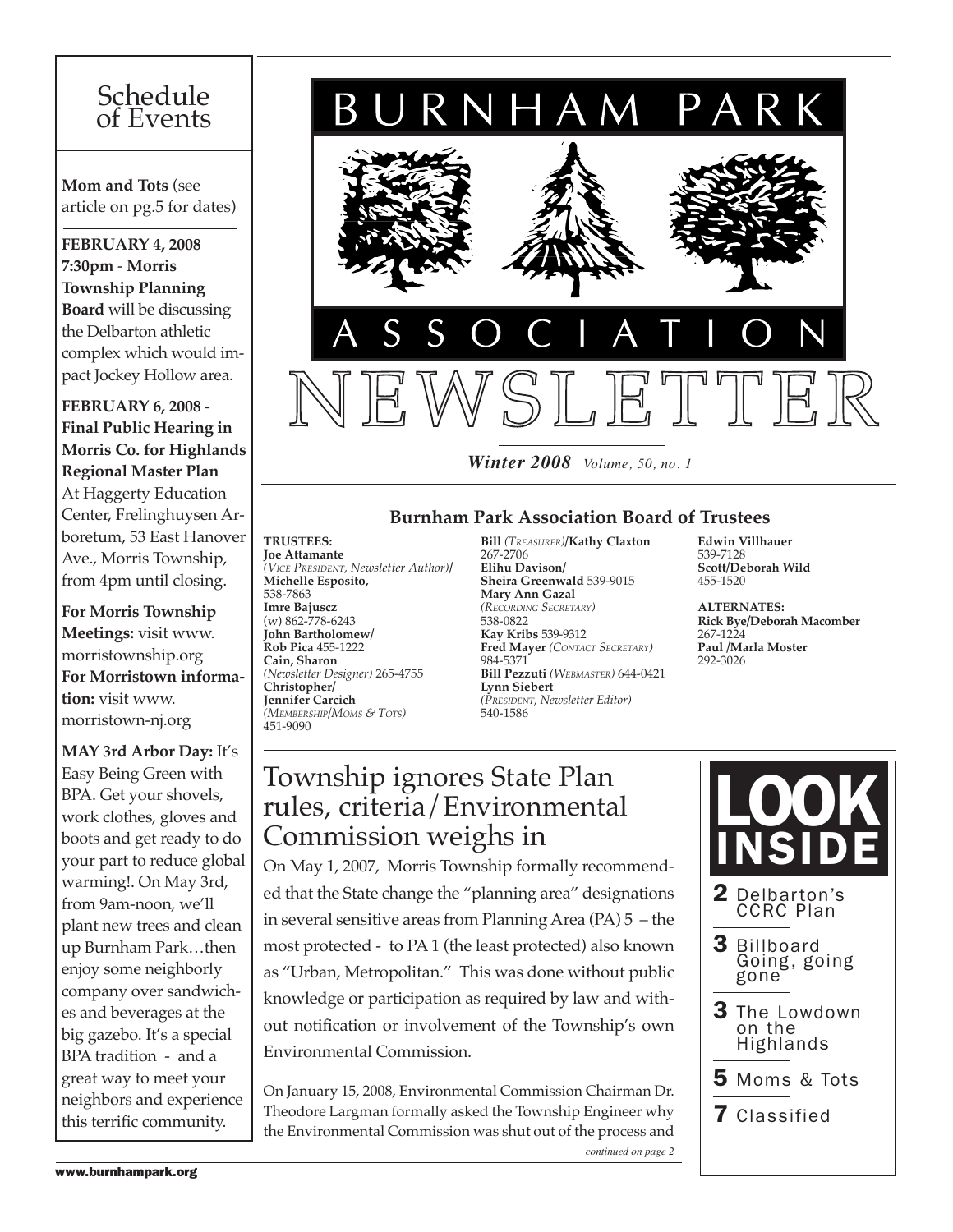#### *continued from cover*

kept in the dark about the recommendations to change Planning Areas.

Largman then questioned the wisdom of those recommendations to extend PA-1 (urban, metropolitan – most densely developed) to highly sensitive areas. Such changes would threaten some of our most valuable historical and natural resources with increased development, sprawl and eventual decline.

The Township Engineer, Jim Slate, admitted he had made a mistake in not involving the Environmental Commission and others but tried to claim that, because the public had been involved 3 years earlier, the process had been open and the newly proposed changes were known by the public. (!?)

#### **Township Rationales for extending PA 1…**

Mr. Slate offered the following rationales behind the Township's proposed changes to Planning Area designations:

### **1. PA 5 should not adjoin a PA 1.**

Interestingly, the Township did not suggest "transitions" (i.e. PA 4,3,2 between PA5 and PA1) but instead extended the PA 1 areas further out into more rural, large lot or critical areas, where PA1 still abutted PA 5.

**Response:** Dr. Largman criticized this outward extension of PA1 and rejected the assertion that PA5 and PA1 cannot adjoin one another, citing Central Park in NYC as a perfect example of open space immediately adjacent to intensive, dense

metropolitan land use.

# **2. PA 1 was necessary to protect homeowners from shouldering unfairly high fees to connect to utilities.**

Claiming that utility companies might no longer be required to extend utilities into PA5 areas, Slate expressed the Township's deep concerns about the hypothetical situation where a homeowner might pay high fees to change over from oil to gas.

**Response:** Slate failed to mention that The Board of Public Utilities and market conditions regulate utility costs and decisions. The Township itself controls water and sewer utilities and everyone in the Township already has electricity. Largman and others also cited the need for official bodies to place the "greater good" above the financial well being of a hypothetical individual.

# **3. Being a PA 1 provides priority for state funding of infrastructure extension and maintenance.**

**Response:** Misidentifying land use to access state money more easily is simply fraudulent. The State Plan provides financial incentives to designated Centers (i.e. Morristown) which agree to accept additional, high density development/redevelopment. The priority funding is intended to help these Centers maintain/expand infrastructure as needed in support of the additional development. A PA1, Morristown is a city, a county hub and a designated Center – with intensive redevelopment, multistory buildings, a large business district, offices, banks, county administrative offices, etc. By contrast, Morris Township does not even have a supermarket!. Its character is primarily residential with much more open space, some corporate campuses and a number of environmentally highly sensitive areas, Category 1 streams, woods, steep slopes, etc.

# **4. Local zoning rules govern local land use rather than PA designation – so citizen concern is unfounded.**

**Response:** Since PA 1 designation did not fit the actual character of the land parcels in question, why "open the door" to the possibility of more intensive development in the future should subsequent changes on the State Planning level drive land use in the future. Moreover, the Township has a history of changing its zoning, and even its Master Plan, to suit special interests.

**Additional public comments** urged the Township to **1)** understand, appreciate and support citizen commitment to protecting natural and historical resources **2)** familiarize itself more closely with the actual delineation criteria outlined in the State Plan, **3)** embrace rather than fight the State Plan's purpose of containing sprawl, **4)** adopt greater transparency in its dealings on all matters and **5)** show more regard for the public interest and respect for public input.

# It's baaaaack! Portion of Delbarton's CCRC plan resurfaces…

The Morris Township Planning Board is currently considering Delbarton's application (PB-14-07, Abbey Woods at Delbarton, Block 4501-Lot 2, 0S-GU zone) proposing "an amendment to the Active Open Space Improvements," seeking complex portion of the CCRC application on those 30 acres closest to the Jockey Hollow entrance of Morristown National Historical Park. Access to these facilities would be via the very narrow and historic Sugarloaf Rd. Apparently, Delbarton is separating athletic complex from the rest of their former CCRC application (which had received preliminary approval but was denied sewer approval and could not go forward). They are seeking final approval for the athletic complex.

If allowed to proceed, this athletic complex would include: a natural grass baseball field, an artificial turf combination soccer/lacrosse field with seating for 100+ at each field, extensive lighted parking, a 2 story field house with indoor courts/clubhouse (63'x196'), as well as a sound system.

Our concerns, voiced at the earlier application remain; namely, that such a complex within sight and hearing of a Revolutionary War era park of national significance would compromise its integrity and impair the experience of visitors who can now visualize something akin to what it must have been for Washington and his men in the winters of 1779 & 1780. Visiting team busses, traffic jams, amplified game calls and shouts that would forever destroy the tranquility of the park simply do not belong anywhere near it.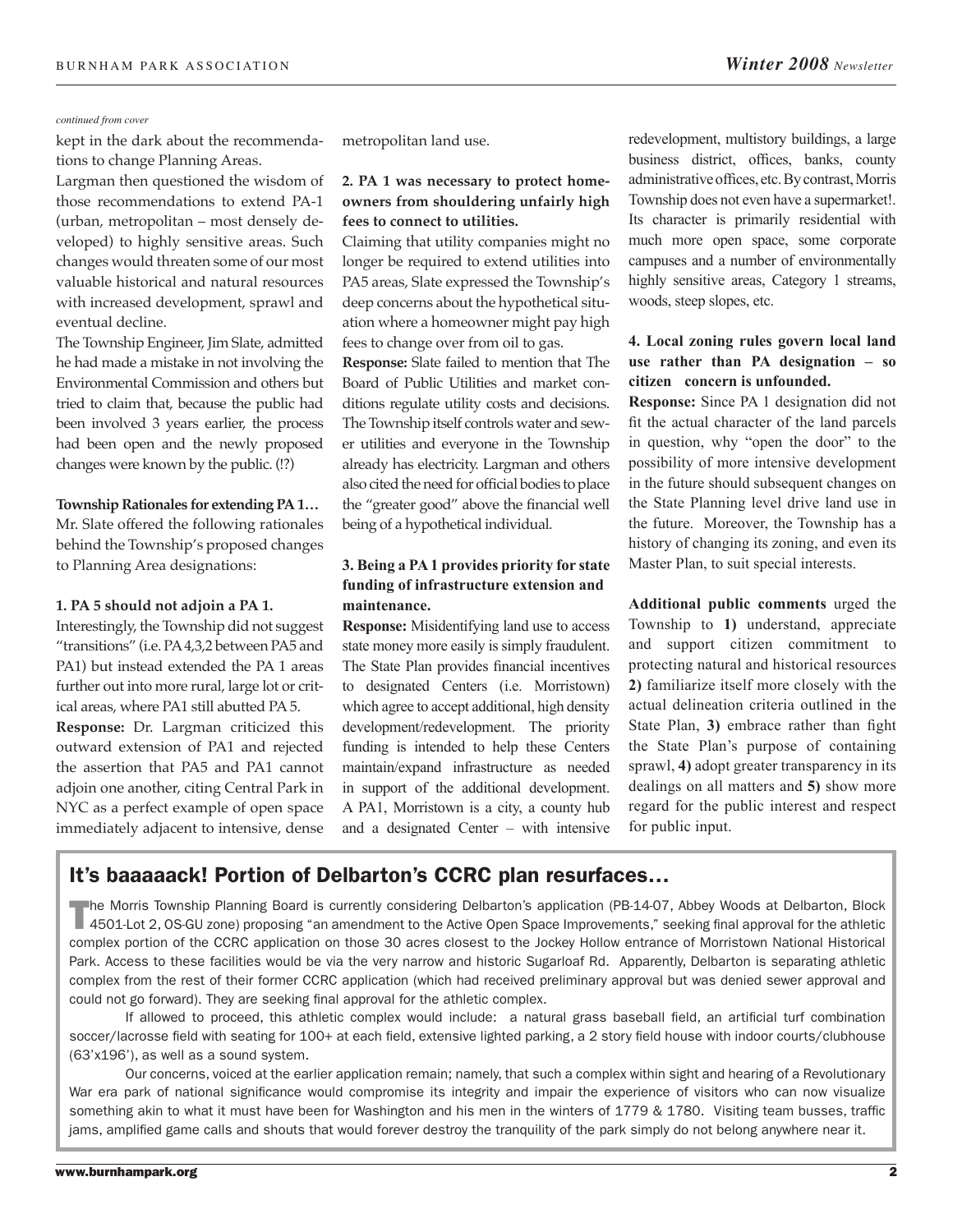# Billboardgoing, going gone? Or You can't make up this stuff!

The Morris Township Board of Adjustment heard testimony from its zoning officer that the billboard on Mendham Rd. is not legal, despite its owner's contention that a permit was issued. The burden of proof now rests with the billboard's owners, CBS Signs, to provide documentation that a legal variance or waiver was issued allowing the billboard in that zone. The township zoning officer found no record of such permission, but did find notices of violation as far back as 1985, requiring removal of billboards from the property. In addition, the billboard's owners have declared the prior testimony by their representative (who is no longer with the firm) was unauthorized! The board will render its final decision on Jan. 28. Stay tuned!

# **The LOWDOWN ON THE HIGHLANDS (yes, this is the condensed version)**

**What? February 6, 2008 - Final Public Hearing in Morris Co. for Highlands Regional Master Plan WHERE?** Haggerty Education Center, Frelinghuysen Arboretum, 53 East Hanover Ave., Morris Township **When?** from 4pm until closing. \*\*If you cannot attend the meeting, written

comments will be accepted until FEBRUARY 28.

Comments can be submitted by email to RMPComments@highlands.state.nj.us, through the Highlands Council website, http://www.highlands. state.nj.us/ or by snail mail: **ATTN: Final Draft RMP Comments/ Highlands Council/ 100 North Road, Route 513/ Chester, NJ 07930**

# **BACKGROUND ON THE HIGHLANDS REGIONAL MASTER PLAN**

# **The Highlands Council's mission**

The Council is charged with developing and implementing a regional master plan to protect the 1,250 square mile area delineated in the 2004 "Highlands Water Protection and Planning Act".

#### **Why is protecting the Highlands important?**

The Highlands area is a primary source of pure water for over 5 million New Jersey residents. In addition, it includes critical natural resources and habitat for numerous endangered species of plants and animals, as well as areas key to recreation and research.

## Why attend the Feb. 6<sup>th</sup> meeting or submit **comments?**

Council chairman Weingart said, "We invite the public, including interested stakeholders, to review the new final draft and suggest potential improvements for the council to consider before adopting the Regional Master Plan**."** Since the protection of the Highlands affects all residents of this area, it is incumbent on us a) to be aware of the regional master plan and b) to offer our input so that the final version will indeed reflect "the will of the people" as much as possible.

#### **A tale of two areas:**

The Highlands Act divides the area into the 1) Preservation Area (the most strictly regulated) and 2) the Planning Area (including Morris Township). Approximately 3/4 of the 860,000 acre Highlands region is considered environmentally sensitive, including ½ of the "Planning Area."

**Why should Planning Area Towns "opt in" and** 

### **voluntarily join the Plan?**

Municipalities in the Planning Area (i.e. Morris Township) can choose to "opt in" or not to the Plan. There are some powerful incentives to opt in, including

-funding to defray planning costs

-priority for Green Acres money, Open Space

and Farmland Preservation funding and

-a legal "shield" protecting municipalities from developer lawsuits if projects within its borders are denied.

# **What is different in the Final version of the Draft Master Plan?**

More complete and better organized than its predecessor, the revised Master Plan is data rich and can be an invaluable tool for land use planning. It has new map zones identifying water availability, water supply, wastewater capacity, septic system yields as well as on forest integrity, open waters, critical areas, agriculture, septic density, economic impacts, transportation, scenic and historic designations, as well as endangered and threatened species. These provide objective, science based facts on which planning and land use decisions can be made.

## **Criticisms of the Highlands Act:**

Among the most vocal critics are those land owners, developers and others who contend their property values have gone down due to restrictions protecting water and watershed areas. Interestingly, properties in the similarly restricted Pinelands now have higher land values and lower taxes than their unrestricted neighbors.

Many others, such as BPA, take a broader, more long-range view and feel the Regional Master Plan RMP) is not protective enough. We support the Highlands Act's primary charge "to protect and enhance significant resources." Here are some of the concerns we have with the current plan:

*Reduction of strongly protected areas (including 30% of Washington Valley) from "Protected" to "Existing Community Constrained" areas:* This reclassification potentially increases the opportunity for development - which brings the inevitable degradation of water quality, historical and natural resources. We are especially concerned, given Morris Township's attempts to redesignate State Planning areas in this area and around Jockey Hollow/Jones Woods to less protective PA categories (See above article).

*continued on page 4*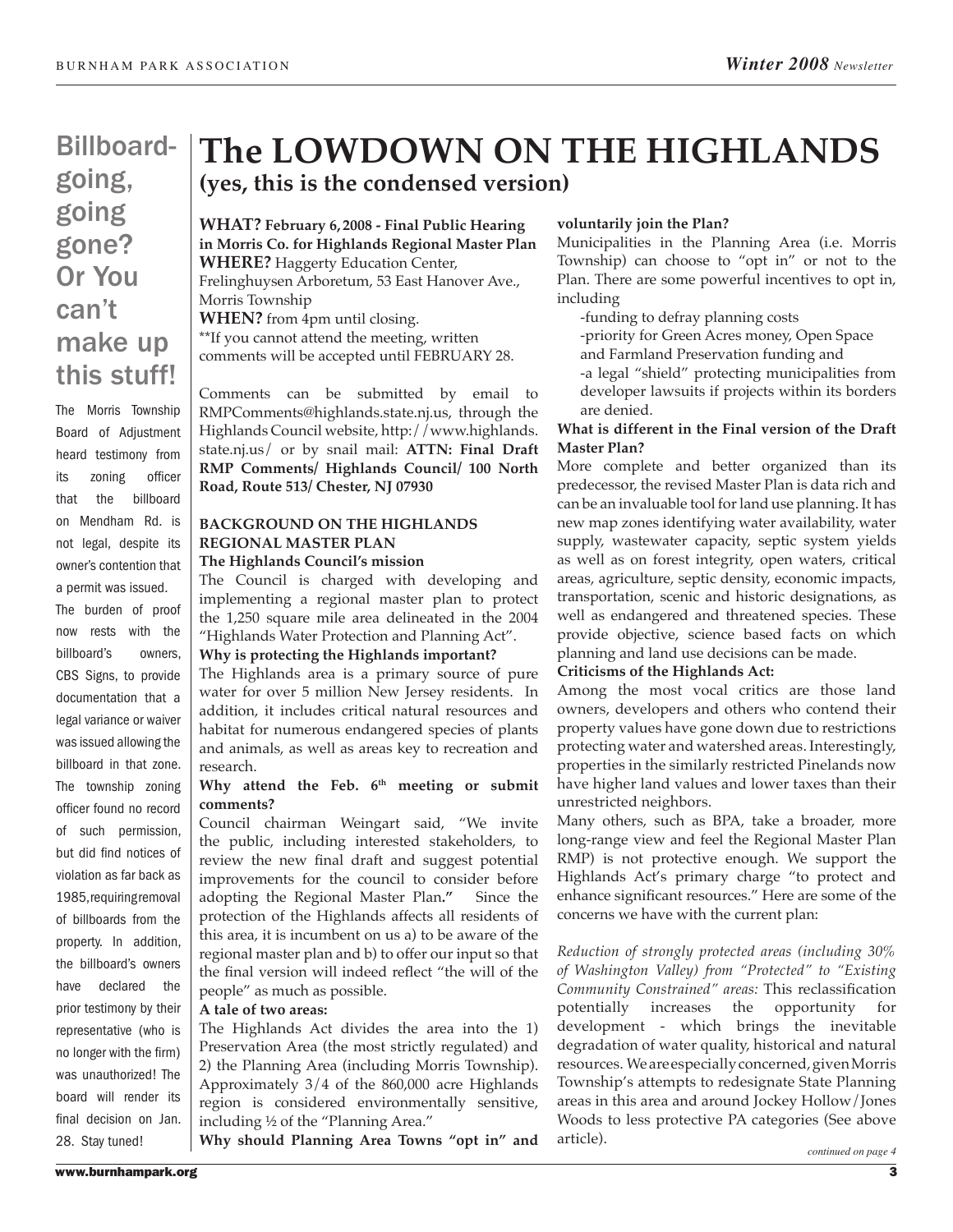#### *continued from page 3*

*Allowing development in areas with existing water deficit:* The plan anticipates continued development within approximately 65% of the Highlands already designated as having a "water deficit," that is, using more water than can be replenished. It is not clear how mitigation after further depletion can help. Why not protect existing water and prevent additional deficits?

*Allowing extension of infrastructure (and accompanying development?) into "Preservation" area:* The current Master Plan permits extension of sewers and sewer plants into the "Preservation" area --- infrastructure extension is widely recognized as inviting more sprawl, pollution and degradation of resources.

## *Clustering and farming will compound pollution:*

The plan would encourage "clustering" (concentration of housing units) mostly in the "Conservation" zone in areas currently devoted to agriculture. In theory, this would allow farmers to continue to farm while reaping the economic benefits of intensive development of a portion of their land. However, we note that this dual use would double or greatly multiply unavoidable pollution from both development, (e.g., landscaping chemicals), and farming (fertilizer application). Phosphates are already increasing in Highlands waters. And we are particularly concerned that the standard for clustering-10mg/L under the nitrate model- violates the state's groundwater standard, clearly undermining protection of NJ's water and violating the Act.

## **What is needed to safeguard our resources**?

**1. Clearer and more fully developed water protection standards and programs designed to emphasize enforceable standards and avoid degrading water quality** rather than promoting after-the-fact mitigation.

**2. Comprehensive standards for protection of rare wildlife habitat designed to avoid negative impacts and provide adequate critical habitat conservation and management.** At present such standards have been delayed until a future, undetermined date. This approach also emphasizes after-thefact mitigation rather than taking steps to avoid the problems in the first place.

**A few other clarifications: Who has the authority to do what?**  The final authority to zone and regulate land use is vested in the State Legislature. Although the State commonly delegates this power to local municipalities, it can reclaim this power when it determines an overriding public good demands it. The State did exactly that by enacting the Highlands Water Protection Act - recognizing the need to protect the water supply of millions of NJ citizens by preserving its prime northern recharge area, the forested Highlands. To advance this public good, the Highlands Council has collected extensive data which will inform decisions at the state level regarding protection for the most sensitive regions. The Highlands Act and Master Plan provide a base-

line floor for protection of resources. Municipalities can always go beyond the minimum outlined and issue stricter land use guidelines.

#### **False Land Grab Allegations**

Claims that this act is a "land grab" or that property owners are being denied "just compensation" flies in the face of settled municipal land use law which allows the legislature or another duly constituted authority to establish zoning and land use regulation that protect the public interest. Clearly, the protection of water supplies for present and future generations is in that public interest.

Moreover, as we understand it, no one will be forced from their land or prevented from selling or using it, which would happen if this were a case of "eminent domain". In fact, the act provides owners who wish to hold on to their land, a "transfer of development rights" (a process that allows development credits that can be held, sold or borrowed against) to planning areas that are not environmentally sensitive. And if landowners wish to sell, they can compare appraised values before and after passage of the Highlands Act and choose the higher of the two.

#### **No guarantees to Speculators**

The Act does not and should not guarantee land speculation profits any more than taxpayers should guarantee profits for a high risk investment on the stock market. Instead, the final Highlands Master plan follows its mandate to preserve and protect water resources. If we in NJ want to maintain a continuing source of drinking water for millions of residents and their children, we must preserve the land that is its source.

## To view the Final Draft 2007, go to:

www.highlands.state.nj.us/njhighlands/master/index.html Email comments may be submitted to: RMPComments@ highlands.state.nj.us and by visiting the website at: www. highlands.state.nj.us/highlands, or submitted in writing to Final Draft RMP Comments, Highlands Council, 100 North Road-Route 513, Chester, N.J. 07930. All comments must be received by February 28, 2008.

**A GUIDE TO COMMENTING ON THE HIGHLANDS FINAL DRAFT REGIONAL MASTER PLAN, a**s well as sample letters that you may edit as you see fit appear below, courtesy of the NEW JERSEY HIGHLANDS COALITION, 508 Main Street, Boonton, New Jersey 07005/ 973-588-7190 (office)/973-588-7193 (fax), www.njhighlandscoalition.org

#### **Who should comment?**

Protection of the Highlands Region impacts all New Jersey residents. From residents of the Highlands to residents of towns that receive their water from the Highlands to businesses that rely on water from the Highlands to people who hike, fish, hunt or enjoy the resources of the Highlands, everyone in New Jersey has an interest in protecting these resources and should comment.

#### **Why comment**?

Public comments influence the decisions of the Highlands

*continued on page 5*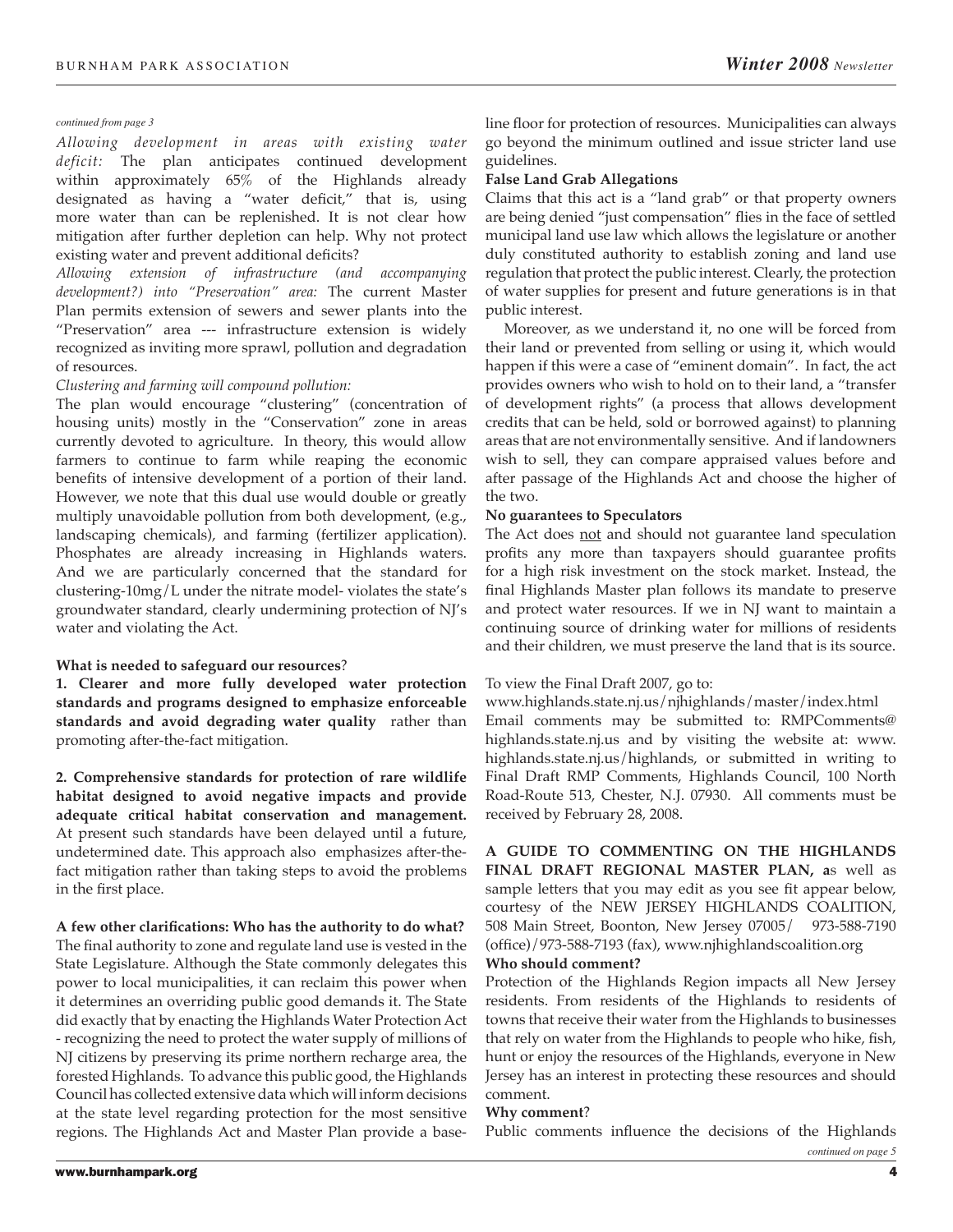#### *continued from page 4*

Council and provide a reality check for the implications of the plan on real people and the natural systems they require for survival. Your comments can and will drive changes to the Final Draft RMP that should protect these critical Highlands resources.

#### **How to Submit Comments:**

Equal consideration will be given to comments regardless of how they are received:

1) By email, RMPComments@highlands. state.nj.us,

2)Through the Highlands Council website, http://www.highlands.state. nj.us/ or

# 3)by regular mail, **Attn: Final Draft RMP Comments/**

### **Highlands Council/100 North Road – Route 513/Chester, NJ 07930**

4) By attending the public hearing for the Regional Master Plan scheduled for **February 6, 2008** from 4 p.m. to end of public comment at Morris County Haggerty Education Center, 53 East Hanover Avenue,

Morristown, NJ. You will have a maximum of 3 minutes to speak:

# **DEADLINE FOR WRITTEN COMMENTS: they must be received**

**by February 28, 2008.**

If attending a public hearing to testify, also bring detailed comments in writing to supply to the Council.

#### **How to Comment**.

-When expressing comments, provide a clear reasoning for why you feel the way you do. A compelling argument should be logical and should include factual background.

-Comments should include, to the greatest extent possible, specific language suggestions for how to correct any concerns. This includes terms that may need to be added to the glossary as well as comments regarding project review, improvements, and implementation.

-Do not solely look at the maps and the property search utility to guide your comments.

-Understand that policies and standards

will be applied above and beyond the Zone maps affording greater protections to resources across zones.

-Constructive criticism is welcomed by the Highlands Council and the Council staff, but with the high number of comments that will be received from the public, the Council will not respond to your comments directly and will reflect you comments through changes to the Final Draft RMP before adoption.

Letters to the Editor are also highly appreciated:

The Highlands Regional Master Plan (RMP):

Sample Letters to the Editor

#### **Dear Editor:**

The NJ Highlands Regional Master Plan is in its final draft form and the NJ Highlands Council is conducting public hearings prior to their vote to adopt the plan. It is imperative that the Council, in order *continued on page 6*

# BPA MOMS & TOTS Growing and Growing!

In a great start to 2008, we were featured in the Daily Record's weekly pullout section, "Morristown This Week" and enjoyed a piggy craft following the book, *If you Give a Pig a Pancake* with fellow mom, Kim King, at the Town/Township Library, held several play dates of all types and had a terrific Moms' Spa Night at Salon Botanique (which was even catered!). Thanks to fellow mom, Sharon Cain, we will be featured in an upcoming edition of local magazine, *Park Place*.

The Dads enjoyed bowling and brews at Hanover Lanes. Please email your husband's email address to Chris so he can fill them in on the next Dads' Night out. chris.carcich@yahoo. com

**All ages play dates:** Mondays around 10:30 at various homes. Please call or email Carolyn Erikson for details on the location: 401-0631 or cmv\_12@yahoo.com. February  $4<sup>th</sup>$  will be at Jane Deutsch and Sophie's home 10:30-12ish Address: 15 Netherton Terrace, 07960. Phone: 973-270-0133. Will limit to the first 3 families that RSVP.

**Infant play dates** on Wednesdays at various times of day. We rotate homes so check your email and the web calendar. Contact Jen Carcich if you need more details on location: 973-451-9090. **Dinner play dates** on Thursday evenings at 5:30 at various families' homes. Working parents, these were created



especially for you, but of course all are welcome! With the evenings now getting dark we are asking for hosts to hold dinners only at their homes. Be kind to the host and be sure to RSVP.

**Nature Walks/Runs** continue on Fridays now at 9:00am. We meet with the kids in strollers or packs at the South Street entrance to Loantaka Park.

**Monthly Arts & Crafts** -hugely successful! Various Moms will be reading seasonal stories and bring supplies to make a seasonal craft at the Morristown/ Township Library, Lower Level. FREE All ages welcome. Tuesday, February 12th at 4pm - 4:45pm Seasonal Craft & Story. Please RSVP to Lorene at lorenenilles@msn.com if planning on attending **Mom's Night out** will be on Saturday, February 23 at 8:00 pm at The Piano Bar in Morristown.

**Discussion group starts this month.** "Healthy Children, Healthy Planet" \$21 gets you the book and weekly meetings in various homes to discuss each section. The 8 sections in each book are easy and informative reads. (The classes are run by the Garden State Earth Institute, www.gsearthinstitute.org.) Understand how the effects of our consumer culture influence a child's point of view and discover ways to create meaningful times and healthy environments for our children. Please email Jen if you are interested in joining the group fadoo3@aol.com as she will be contacting the facilitator. Check the web calendar for more events and details **www.momstots.carcich.net** Enjoy your families. **–Jen Carcich**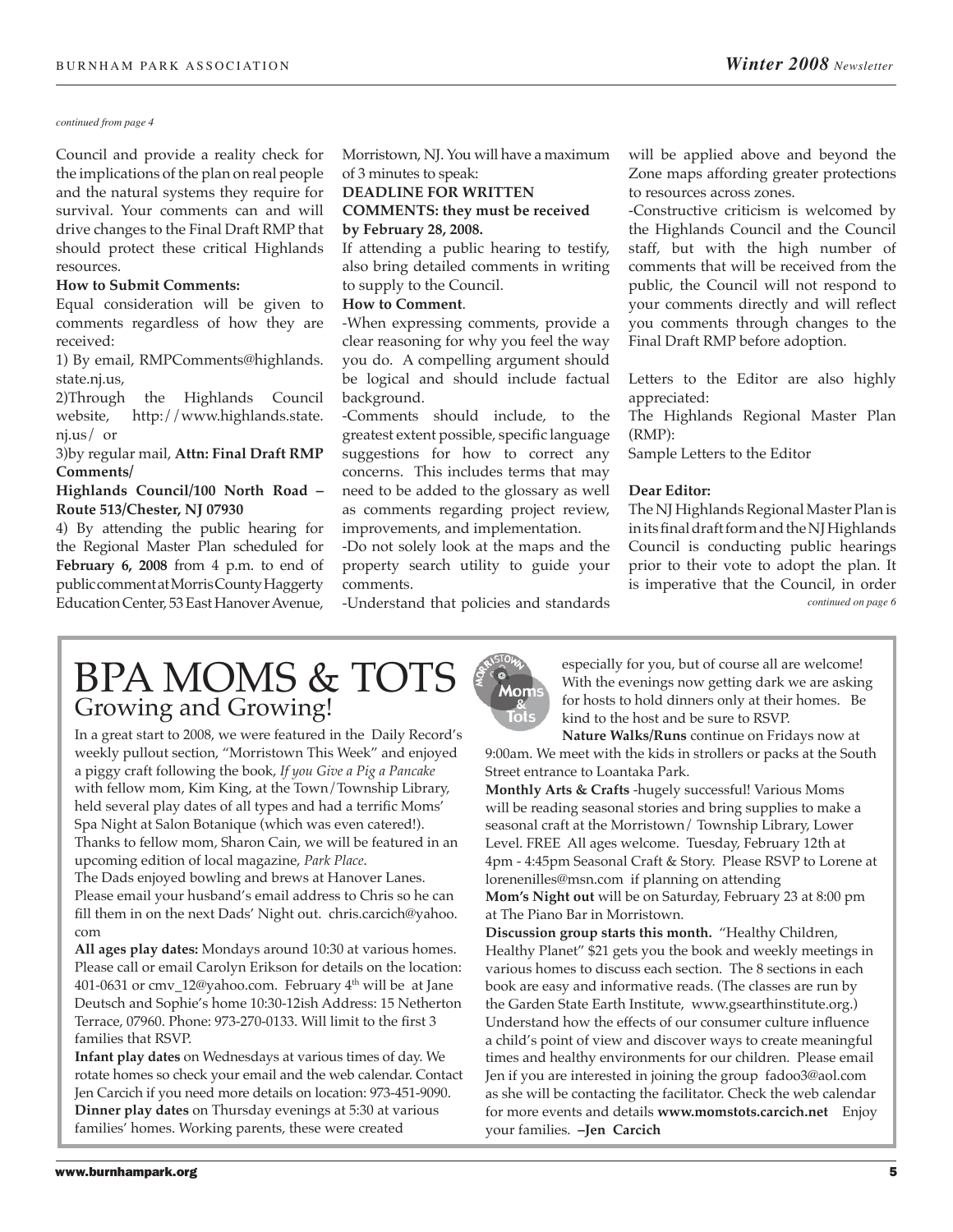to effectively protect our water supply, adopt a plan that is uncompromising in its legislated mission. The Plan must address the protection of our water supply without being "watered-down (pun intended)" by the parochial interests of municipal, county or state elected officials, development interests, the agricultural industry or any others who might feel pinched by the overriding public benefit of ensuring an adequate supply of clean drinking water for the people of New Jersey.

#### **Dear Editor:**

The debate and discussion over the protection of the New Jersey Highlands Region is reaching the last leg of a long journey. The Highlands Council is now seeking input from the public on the Final Draft Regional Master Plan. Sound science and years of planning have contributed to this enormous effort but only time will tell how effective this plan will be in protecting, enhancing, and restoring water quality, water quantity, and natural resources.

In order to ensure that these protections will meet the legislative mandate of the 2004 Highlands Act, it is critical that the Highlands Council weigh carefully the concerns of the public and leading experts on water supply, natural resources, and historic and cultural resources. Of specific concern is permitting continued development in watersheds that are already in a water deficit. This is contradictory to the mandate to protect, restore, and enhance water quality and quantity and should be corrected before the Regional Master Plan is officially adopted.

I urge the Council to develop and adopt strict standards and apply those standards unequivocally across the region ensuring transparency and consistency backed by the sound science that has driven the formulation of the Regional Master Plan. I commend the Highlands Council and staff on a job well done but not complete.

## **Dear Editor:**

The Highlands Act distinguished very clearly the difference between the mandatory Preservation and the voluntary Planning Areas. The Highland Council is now allowing the extension of sewers into the Preservation Area and the Forest Resource Area, devaluing the goal of the 2004 Highlands Act to protect these resources from further harm.

In protecting the Highlands Region for the over 5 million New Jersey residents that rely on this area for their drinking water and the millions more than live and recreate in the Highlands, there was a clear mandate to prevent growth where it was not appropriate. Allowing the extension of sewers into the Preservation Area completely undermines the goals of the Highlands Act and places the water users in jeopardy of having heavily polluted water supplies and the burden

of greatly increased costs to treat their drinking water.

This is our last chance to get the Regional Master Plan right. The Council must protect, enhance, and restore the Highlands resources not just for local residents and tourism, but for the communities that rely on the continued supply of clean and plentiful drinking water. Without a strong Regional Master Plan, major businesses which depend on the water at the tap may leave our state and the 5 million residents that drink the water will have to pay more money to treat their drinking water.

#### **Dear Editor:**

The NJ Highlands Regional Plan, now in final draft form, can be a boldly effective measure for the protection of our most precious resource; our water. As the population of New Jersey continues to grow and our water supply dwindles, without strong protections our water supply is at great risk.

We need the Highlands Council to move forward aggressively with a strong Regional Master Plan, with straightforward and clearly written standards that are easily understood and not subject to various interpretations.

The Highlands Act of 2004 gave the NJ Highlands Council a clear mandate to protect our water. The Council should be held accountable in carrying out that mandate above all other considerations.

Fill in your name, address and telephone number on this stub. Make checks payable to the Burnham Park Association. Sent to our treasurer, Bill Claxton at 32 Dorothy Drive, Morristown, NJ 07960. Thanks to those neighbors who have supported BPA so generously. DUES PAID IN THE THE LAST 3 MONTHS OF 2007 GET CREDITED TO CALENDAR YEAR 2008

|                 |                                                                                                                                                                                                                                | Membership/Dues Payment I/We enclose our 2008 Burnham Park Association dues of:                            |                        |
|-----------------|--------------------------------------------------------------------------------------------------------------------------------------------------------------------------------------------------------------------------------|------------------------------------------------------------------------------------------------------------|------------------------|
| \$10 Basic/Pine | \$25 Sponsor/Maple                                                                                                                                                                                                             | \$50 Patron/Beech \$100 Benefactor/Oak                                                                     | \$250Thomas Paine Club |
|                 |                                                                                                                                                                                                                                |                                                                                                            |                        |
|                 | Address: Address: Address: Address: Address: Address: Address: Address: Address: Address: Address: Address: Address: Address: Address: Address: Address: Address: Address: Address: Address: Address: Address: Address: Addres |                                                                                                            |                        |
|                 | Telephone: The contract of the contract of the contract of the contract of the contract of the contract of the contract of the contract of the contract of the contract of the contract of the contract of the contract of the |                                                                                                            |                        |
|                 |                                                                                                                                                                                                                                | If making additional contribution, please indicate amount and purpose (e.g. plantings for Arbor Day, etc.) |                        |
| Amount:         | Purpose:                                                                                                                                                                                                                       |                                                                                                            |                        |